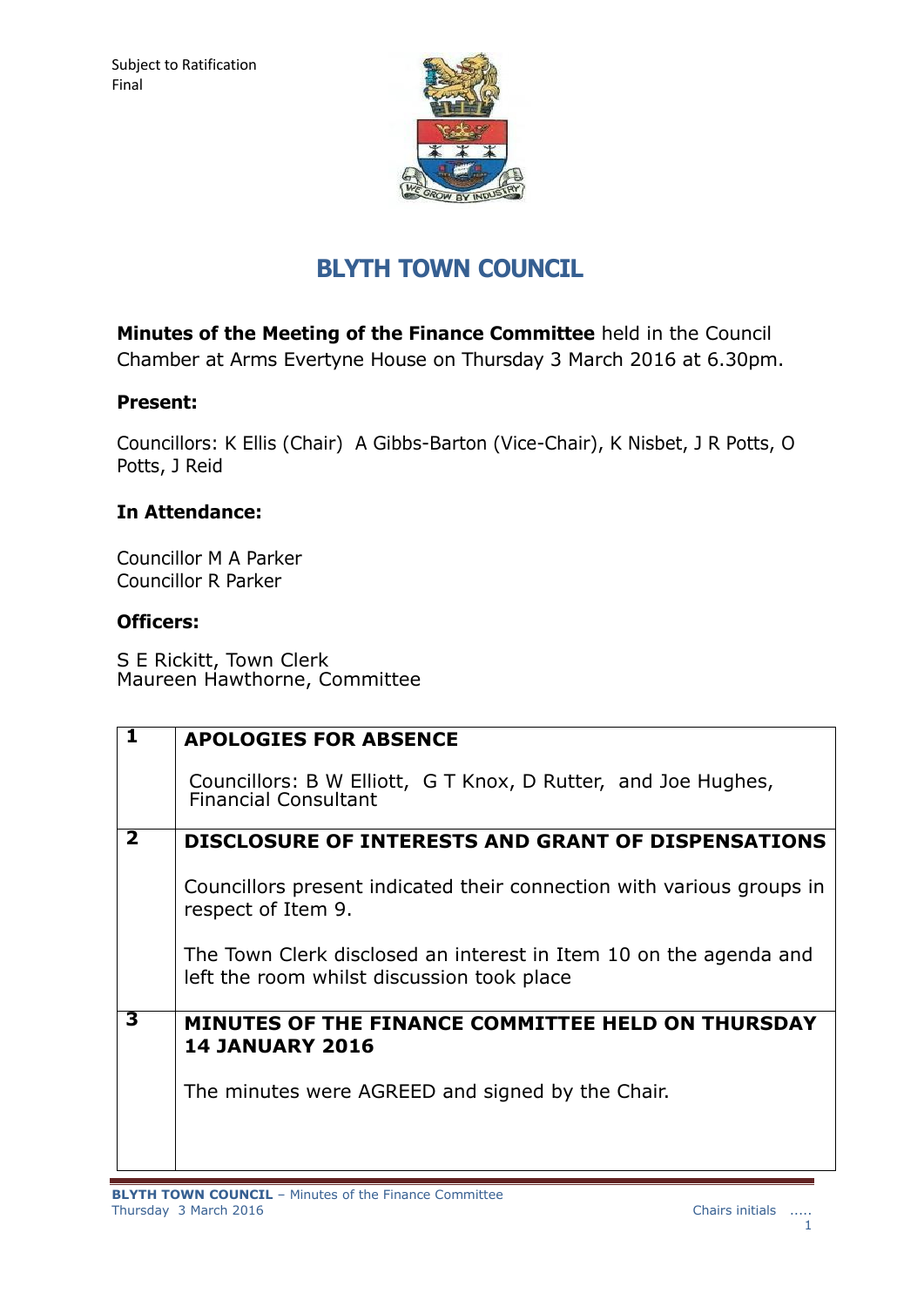| 4                       | <b>MATTERS ARISING</b>                                                                                                                                                                                                                                                                                         |
|-------------------------|----------------------------------------------------------------------------------------------------------------------------------------------------------------------------------------------------------------------------------------------------------------------------------------------------------------|
|                         | <b>Item No 8 - Pensions</b>                                                                                                                                                                                                                                                                                    |
|                         | Councillor J R Potts asked if staff would be enrolled in a pension<br>scheme by 1 April 2016. The Town Clerk advised that it is likely to<br>be May 2016 and said he had received a letter from UNISON<br>regarding pensions which he will respond to. All Councillors will<br>receive a copy of the response. |
| 5                       | <b>ACCOUNTS FOR 2016/2016</b>                                                                                                                                                                                                                                                                                  |
|                         | <b>Current Account</b>                                                                                                                                                                                                                                                                                         |
|                         | All information was circulated and displayed on the smart board<br>throughout the meeting. The Town Clerk said that the current<br>account has £20,000 in it at present and funds will be transferred<br>should it become necessary.                                                                           |
| $\overline{\mathbf{6}}$ | <b>ENGAGEMENT OF FINANCIAL CONSULTANT</b> (a report was<br>circulated and is attached to the signed minutes)                                                                                                                                                                                                   |
|                         | The Chair announced that the Town Clerk has applied for a post<br>with NALC.                                                                                                                                                                                                                                   |
|                         | The Town Clerk referred to the report and the recommendation to<br>extend the consultancy agreement for Mr Hughes on a rolling 4<br>week period in order to use his expertise for the base budget<br>review.                                                                                                   |
|                         | The Committee agreed to this.                                                                                                                                                                                                                                                                                  |
| 7                       | <b>AMENDMENT TO FINANCIAL REGULATIONS (a report was</b><br>circulated and is attached to the signed minutes)                                                                                                                                                                                                   |
|                         | The Town Clerk asked the Committee to note the recommendations<br>which were taken to the Extraordinary Full Council. This report will<br>be considered by Full Council on 17 March 2016 in the event the<br>bank raises some queries or raises amendments.                                                    |
|                         | The Committee agreed to this.                                                                                                                                                                                                                                                                                  |
| $\overline{\mathbf{8}}$ | <b>EXTERNAL AUDIT</b> (a report was circulated and is attached to the<br>signed minutes)                                                                                                                                                                                                                       |
|                         | The Committee agreed to the recommendation outlined in the                                                                                                                                                                                                                                                     |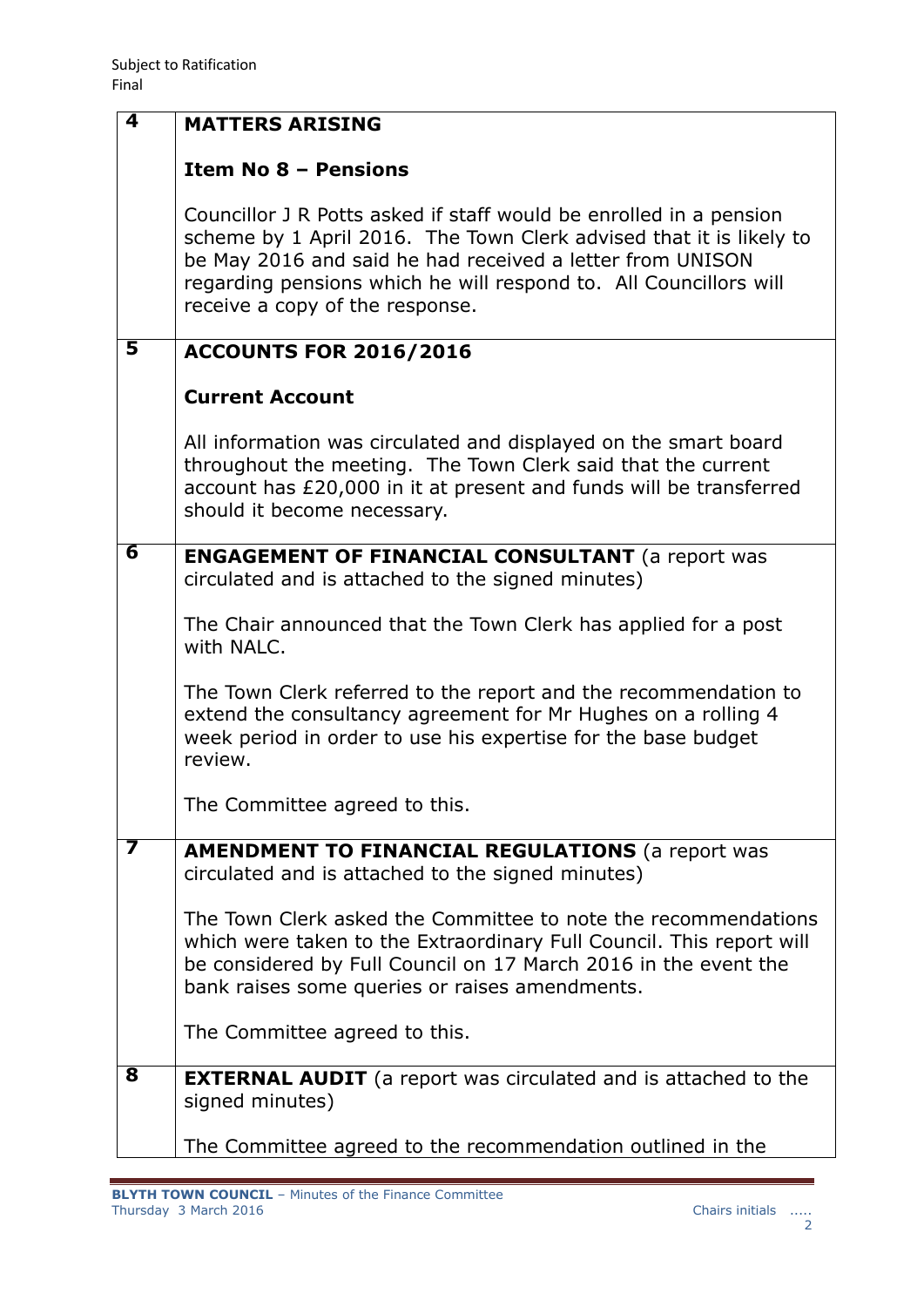|                          | report to adopt the opt-in position and remain with nationally<br>appointed external auditors.                                                                                                                                            |
|--------------------------|-------------------------------------------------------------------------------------------------------------------------------------------------------------------------------------------------------------------------------------------|
| $\overline{9}$           | <b>SURPLUS EQUIPMENT</b> (a report was circulated and is attached to<br>the signed minutes)                                                                                                                                               |
|                          | The Town Clerk asked the Committee to agree to his proposal that<br>the surplus equipment is offered to community centres etc if they<br>are interested.                                                                                  |
|                          | Councillor Reid advised that the PC should have the hard drive<br>removed and destroyed and the Town Clerk will ask Steve Bradley<br>to do this.                                                                                          |
|                          | The Committee agreed to this.                                                                                                                                                                                                             |
| 10                       | <b>TALL SHIPS COMMUNITY ARTS PROJECT</b>                                                                                                                                                                                                  |
|                          | The Town Clerk left the room whilst this discussion took place.                                                                                                                                                                           |
|                          | The Committee agreed to endorse the request of £887 from Tall<br>Ships Budget 2016/2017 to help fund this event.                                                                                                                          |
| $\overline{11}$          | <b>ITEMS FOR INFORMATION AND URGENT MATTERS</b>                                                                                                                                                                                           |
|                          | Councillor Nisbet asked Committee to approve £500 expenditure<br>from her Councillor's allowance in order to purchase a large screen<br>ty for the Friends of Crofton Court who provide support to suffers of<br>dementia and after care. |
|                          | Following discussion it was agreed that the Town Clerk will prepare<br>a report for the Annual Council meeting outlining proposals about<br>how the Councillors allowances can be administered in a more<br>effective way.                |
|                          | The request from Councillor Nisbet was agreed.                                                                                                                                                                                            |
| $\overline{\mathbf{12}}$ | DATE AND TIME OF NEXT MEETING                                                                                                                                                                                                             |
|                          | The next meeting of the Finance Committee is scheduled for<br>Tuesday, 3 May 2016 at 6.30 pm in the Council Chamber.                                                                                                                      |

The meeting concluded at 6.55 pm